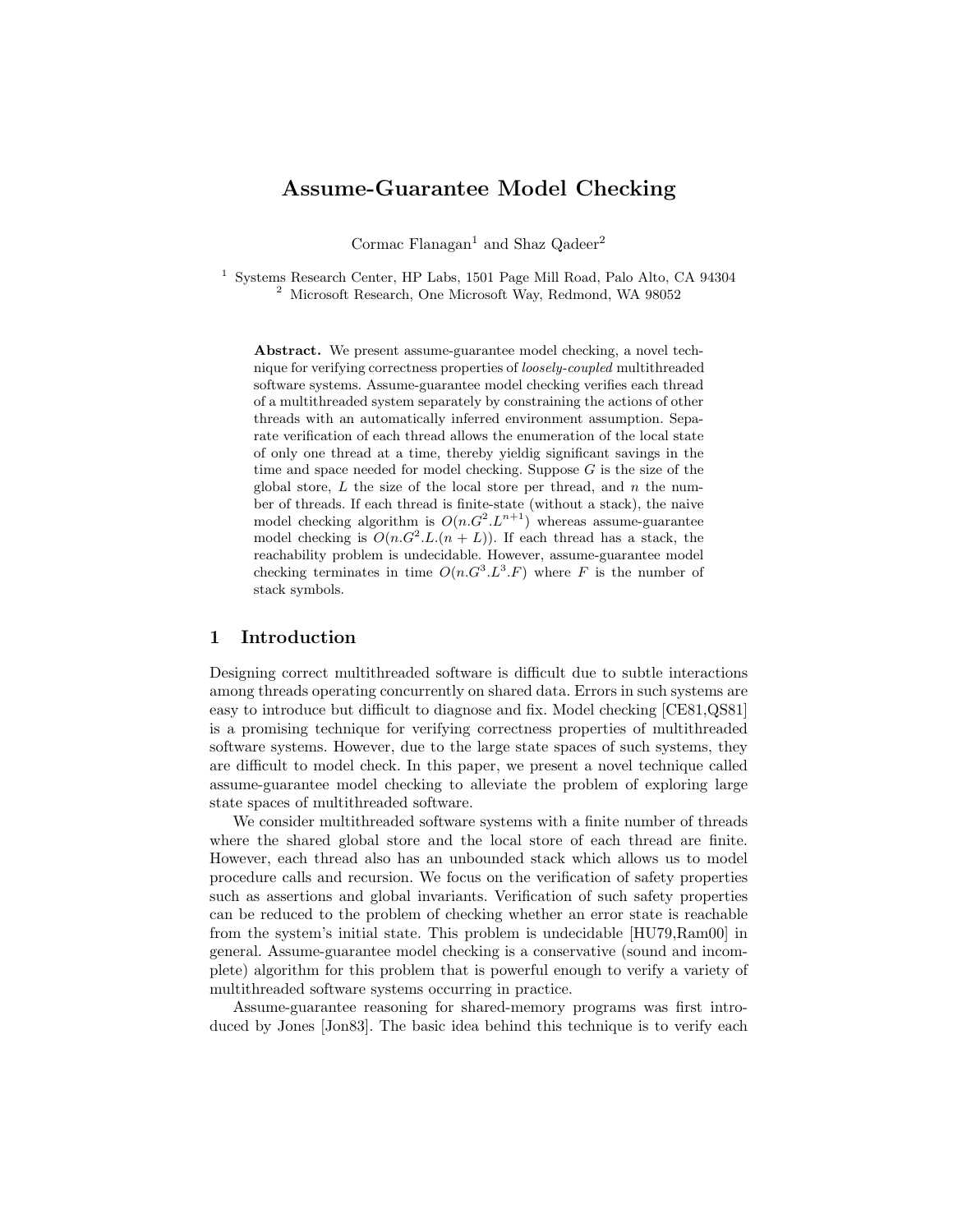thread separately using an environment assumption to model interleaved steps of the other threads. The environment assumption of each thread is a binary relation over the set of global stores, and includes all global store updates that may be performed by other threads.

In earlier work, we extended the assume-guarantee proof rule of Jones and implemented it in the Calvin checker [FFQ02,FQS02] for multithreaded Java programs. Our experience using Calvin indicates that the threads in most software systems are *loosely-coupled*, *i.e.*, there is little correlation among the local states of the various threads, and assume-guarantee reasoning is sufficiently powerful to verify these systems. However, a significant cost of using Calvin is that the programmer is required to provide the appropriate environment assumption. The assume-guarantee model checking technique in this paper avoids this cost by automatically inferring these environment assumptions.

Assume-guarantee model checking infers the environment assumption for each thread by first infering a guarantee for each thread, which models all global store updates performed by that thread. The environment assumption of a thread is then the disjunction of the guarantees of all the other threads. The guarantee of each thread is initially the empty relation, and is iteratively extended during the model checking process. Each thread is verified using the standard algorithm for model checking a sequential pushdown system except that at each control point of the thread, the global state is allowed to mutate according to the guarantees of the other threads. In addition, whenever a thread modifies the global store, that transition on the global states is added to that thread's guarantee. The iteration continues until the reachable state space and guarantee of each thread converges. The complexity of this procedure is  $O(n \cdot G^3 \cdot L^3 \cdot F)$ , where n is the number of threads,  $F$  is the number of stack symbols,  $G$  is the size of the global store, and L is the size of local store per thread.

Even if the threads do not have a stack and are consequently finite-state, assume-guarantee model checking offers significant savings over standard model checking. The naive model checking algorithm explicitly models the program counters of all threads. Therefore, it explores all interleavings of the various threads and its complexity is exponential in the number of threads. However, assume-guarantee model checking verifies each thread separately and its complexity  $O(n \cdot G^2 \cdot L \cdot (n+L))$  is significantly better than that of the naive algorithm.

#### 1.1 Example

To illustrate the benefits of assume-guarantee model checking, we consider its application to a simple multithreaded program. The multithreaded program  $Simple(n)$  has n threads which are concurrently executing the procedure p. Each thread is identified by unique integer value from the set  $Tid = \{1, \ldots, n\}$ . These threads manipulate a shared integer variable x initialized to 1. The variable x is protected by a mutex m, which is either the (non-zero) identifier of the thread holding the lock, or else 0, if the lock is not held by any thread. Thus, the type Mutex =  $\{0\} \cup Tid$ . The mutex m is manipulated by two operations, acquire and release. The operation acquire blocks until  $m = 0$  and then atomically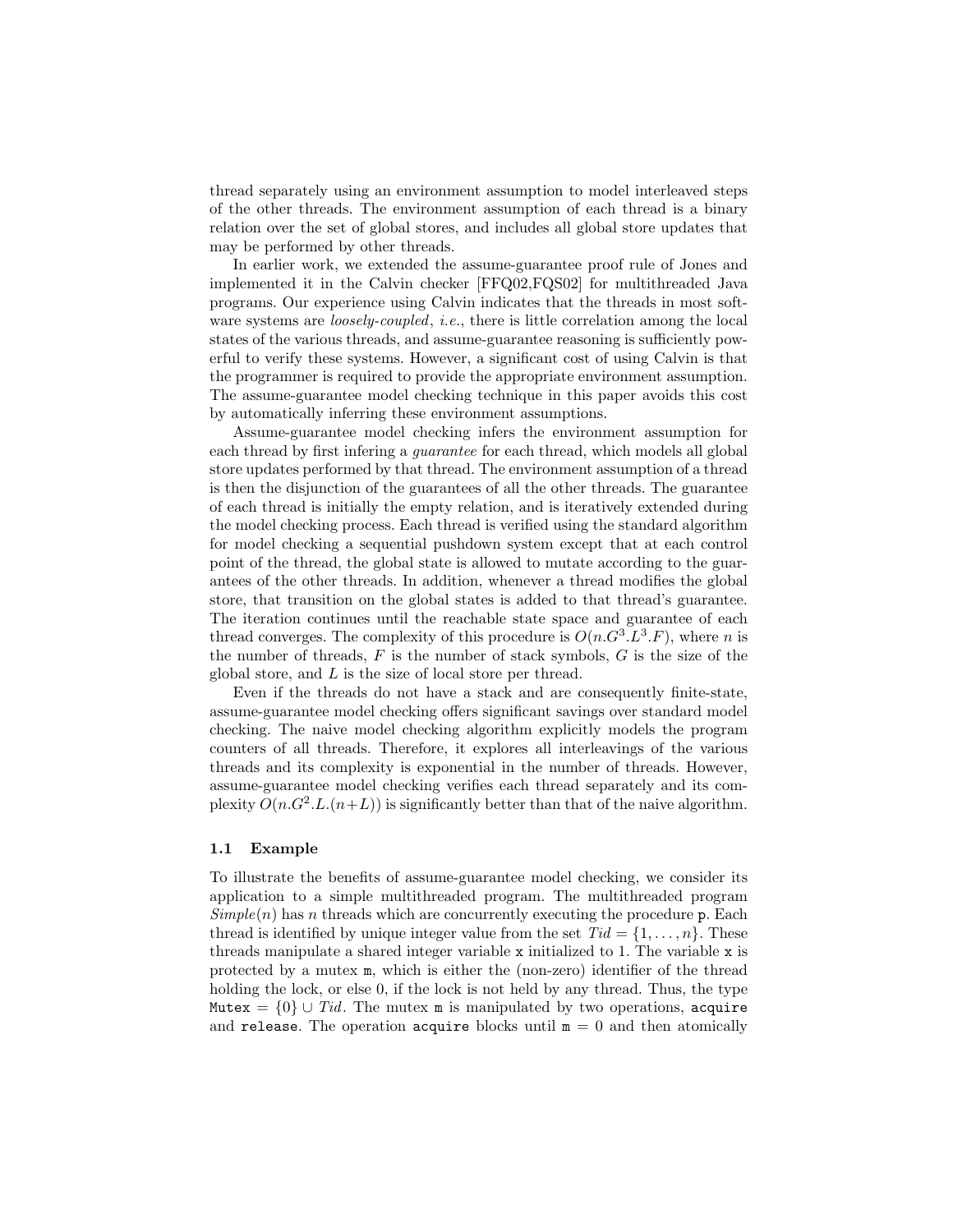sets  $m$  to tid, the identifier of the current thread. The operation release sets  $m$ back to 0. For each thread, there is an implicit local variable called pc, which is the program counter of the thread. The variable pc takes values from the set  $Loc = \{1, \ldots, 6\}$  of control locations.

A simple multithreaded program

int  $x := 1$ ; Mutex  $m := 0$ ; void p() { 1: acquire; 2:  $x := 0;$ 3:  $x := x + 1$ ; 4: assert x > 0; 5: release; 6: }

$$
Simple(n) = \underbrace{\mathbf{p}(0 | \cdots | \mathbf{p}(0))}_{n \text{ times}}
$$

 $\mathbf{L}$ 

We would like to verify three correctness properties for the program  $Simple(n)$ .

- 1. There are no races on the data variable x.
- 2. The assertion at control location 4 does not fail for any thread.
- 3. Every reachable state satisfies the invariant  $m = 0 \Rightarrow x = 1$ .

Assume-guarantee model checking can verify these correctness properties. Our algorithm computes the guarantee

 $\mathcal{G} \subseteq Tid \times (\text{Mutes} \times \text{int}) \times (\text{Mutes} \times \text{int})$ 

where  $M$ utex  $\times$  int is the set of all global stores, and the thread-local reachable set

 $\mathcal{R} \subseteq Tid \times$  (Mutex  $\times$  int)  $\times$  Loc.

The set  $\mathcal G$  has the property that if the thread with identifier tid ever takes a step in which the pair  $(m, x)$  of global variables is modified from  $(m_1, x_1)$  to  $(m_2, x_2)$ , then  $(tid,(m_1,x_1),(m_2,x_2)) \in \mathcal{G}$ . The set  $\mathcal{R}$  has the property that if there is a reachable state in which the pair  $(m, x)$  has the value  $(m, v)$  and the program counter of thread with identifier tid has the value pc, then  $(tid,(m, x), pc) \in \mathcal{R}$ .

These sets are given by the following predicates in which pc denotes the program counter of the thread with identifier tid.

$$
\lor m = 0 \land m' = tid \land x = x' = 1
$$
\n
$$
\mathcal{G} \stackrel{\text{def}}{=} \mathcal{V} \stackrel{\text{m}}{=} tid \land m' = 0 \land x = x' = 1
$$
\n
$$
\lor m = m' = tid \land x = 0 \land x' = 1
$$
\n
$$
\lor m = m' = tid \land x = 1 \land x' = \{0, 1\}
$$
\n
$$
\lor pc \in \{1, 6\} \land m = 0 \land x = 1
$$
\n
$$
\mathcal{R} \stackrel{\text{def}}{=} \mathcal{V} \stackrel{\text{pc}}{=} \{1, 6\} \land m \in \text{T}id \setminus \{tid\} \land x \in \{0, 1\}
$$
\n
$$
\lor pc \in \{2, 4, 5\} \land m = tid \land x = 1
$$
\n
$$
\lor pc = 3 \land m = tid \land x = 0
$$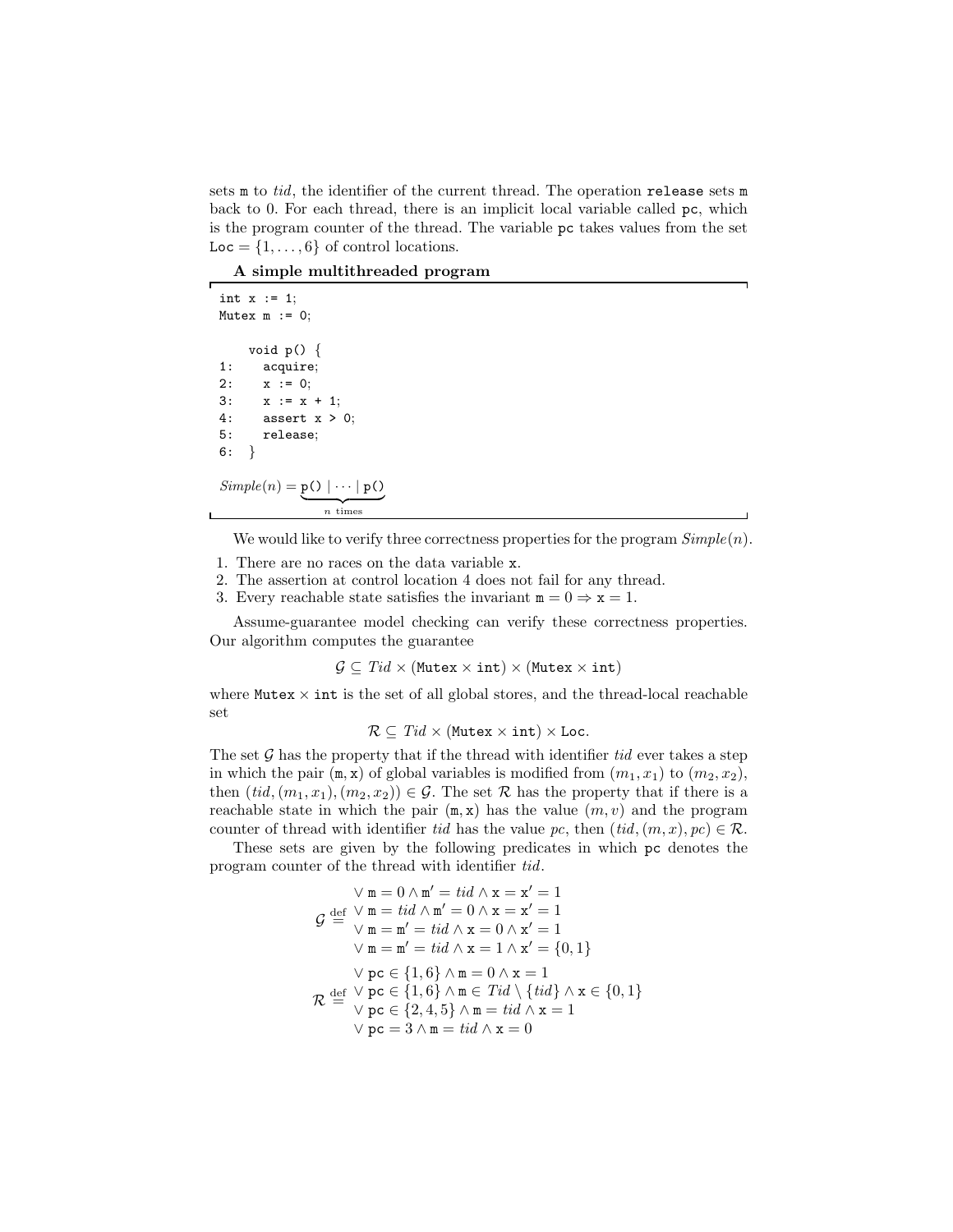The environment assumption of the thread tid can be computed from the guarantee as follows:

$$
\mathcal{E}(tid) \stackrel{\text{def}}{=} \exists t \in Tid : t \neq tid \land \mathcal{G}[tid := t]
$$

An examination of R proves that  $Simple(n)$  satisfies its three correctness properties:

- 1. The thread with identifier tid accesses x only when its program counter  $pc \in \{2, 3, 4\}$ . Every member of  $\mathcal R$  satisfies the property that if  $pc \in \{2, 3, 4\}$ then  $m = tid$ . Therefore, it is impossible for two different threads to be at a control location in {2, 3, 4} simulaneously. Consequently, there is no race on the variable x.
- 2. Every member of  $\mathcal R$  satisfies the property that  $m = 1$  when  $pc = 4$ . Therefore, the assertion at control location 4 holds.
- 3. Every member of R satisfies the predicate  $m = 0 \Rightarrow x = 1$ , which is therefore an invariant of  $Simple(n)$ .

To verify the program  $Simple(n)$ , the assume-guarantee model checking algorithm analyzes each thread separately. When analyzing thread tid, each global state stored by the algorithm contains values for m, x, and the program counter of thread tid. The algorithm explores  $O(n)$  states and transitions for each thread. Since there are *n* threads, the number of explored states and transitions is  $O(n^2)$ .

On the other hand, each state stored by a naive model checking algorithm will provide values for m, x, and the program counters of all the threads. Consequently, the number of states and transitions explored are  $O(2<sup>n</sup>)$ . Thus, for this example, the assume-guarantee model checking algorithm provides exponential savings in the time and space required for state-space enumeration.

Our model of the mutex m is an important reason for the success of assumeguarantee model checking on this example. Although a mutex can be modeled as a single bit, we chose to model m as a variable whose value indicates the identifier of the thread that currently holds the mutex. This mutex model is crucial for inferring thread guarantees and environment assumptions that are strong enough to verify each thread separately.

#### 1.2 Related work

We refer the reader to our earlier papers [FFQ02,FQS02] for a discussion of the related work on verification of multithreaded software by compositional reasoning and model checking.

Cobleigh et al. [CGP03] share our motivation of reducing the annotation cost of compositional reasoning. They use a counterexample-guided learning algorithm to infer environment assumptions, an approach that is very different from ours. Our algorithm is based entirely on model checking; the correctness properties of the program are verified and appropriate environment assumptions are inferred solely by state-space enumeration.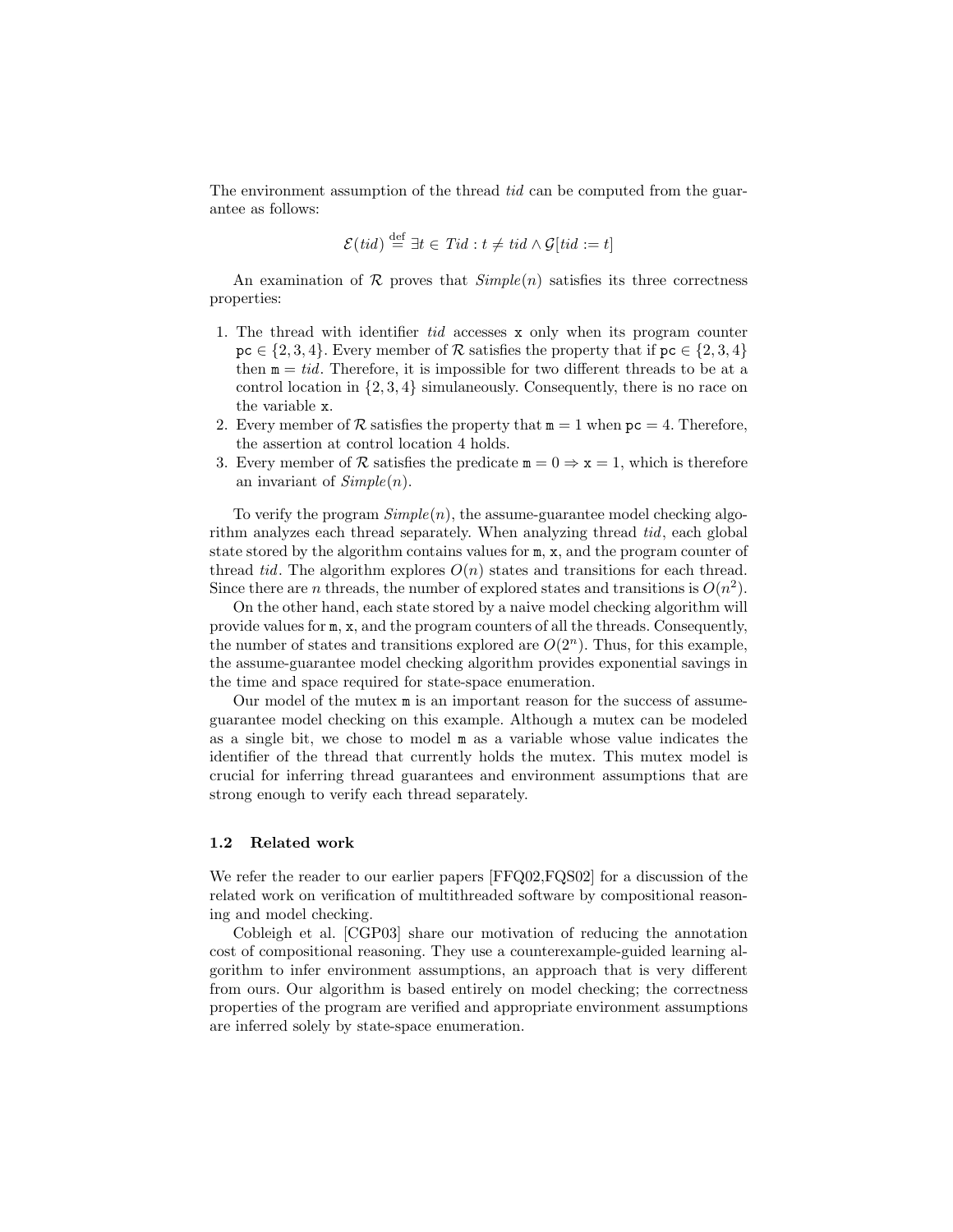Bouajjani et al. [BET03] provide several methods for computing abstractions of context-free languages. These abstractions have the property that it is possible to decide whether their intersection is empty. Thus, their work provides a sound but incomplete procedure for verifying multithreaded software. The guarantee of a thread computed by our algorithm is also an abstraction of the thread's program. However, our compositional method for computing the abstraction is very different from their methods.

# 2 Concurrent finte-state systems

A concurrent finite state system consists of a number of concurrently executing threads. The threads communicate through a global store, which is shared by all threads. In addition, each thread has its own local store containing data not manipulated by other threads, such as the program counter of the thread. Each thread also has an associated thread identifier. A state of the system consists of a global store q and a mapping  $ls$  from thread identifiers to local stores. We use the notation  $ls[t := l]$  to denote a mapping that is identical to ls except that it maps thread identifier  $t$  to local store  $l$ .

#### Domains

| $t, e \in$ $Tid = \{1, , n\}$                            |  |
|----------------------------------------------------------|--|
| $q \in GlobalStore$                                      |  |
| $l \in LocalStore$                                       |  |
| $ls \in LocalStores = Tid \rightarrow LocalStore$        |  |
| $State = GlobalStore \times LocalStores$<br>$\Sigma \in$ |  |

We model the behavior of the individual threads as the transition relation  $T$ :

 $T \subseteq Tid \times (GlobalStore \times LocalStore) \times (GlobalStore \times LocalStore)$ 

The relation  $T(t, g, l, g', l')$  holds if the thread t can take a step from a state with global store g and where thread t has local store  $l$ , yielding a new state with global and local stores  $g'$  and  $l'$ , respectively.

We assume that program execution starts in an initial state  $\Sigma_0 = (g_0, ls_0)$ consisting of an initial global store  $g_0$  and a mapping  $ls_0$  that provides the initial local store for each thread. The correctness condition for the program in our system is provided by an *error predicate*  $E \subseteq Tid \times GlobalStoreLocalStore$ . The error predicate E allows us to uniformly model both invariants and threadlocal assertions. A state  $(g, ls)$  is *erroneous* if there exists  $t \in Tid$  such that  $E(t, g, ls(t))$  is true. Our goal is to determine if, when started from the initial state  $\Sigma_0$ , the system can reach an erroneous state.

#### 2.1 Standard model checking

Since the set of possible states is finite, we can use standard model checking to determine if any erroneous state is reachable from the initial state. In particular,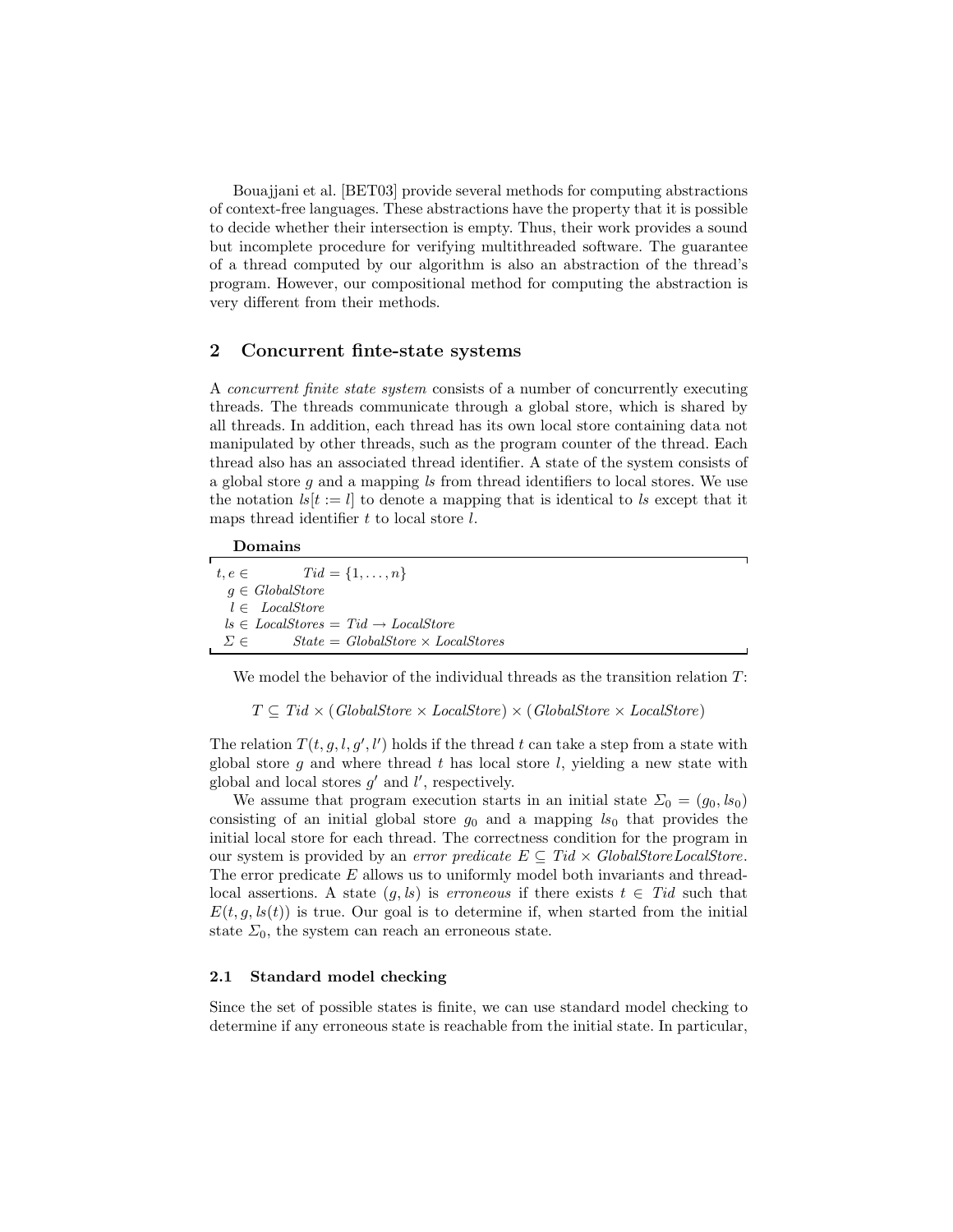the least solution  $R \subseteq State$  to the following inference rules describes the set of reachable states.

|                | Standard model checking            |  |
|----------------|------------------------------------|--|
| (BASIC INIT)   | (BASIC STEP)                       |  |
|                | T(t, g, ls(t), g', l')<br>R(q, ls) |  |
| $R(g_0, ls_0)$ | $R(g', \text{ls}[t := l'])$        |  |

Although we provide a declarative definition of  $R$  here, it is easily computed using a worklist-based algorithm. Having computed  $R$ , it is straightforward to determine if any erroneous state is reachable, *i.e.*, if there exist  $t, g$ , and ls such that  $R(g, ls) \wedge E(t, g, ls)$ .

Unfortunately, the computational cost of this algorithm becomes excessive in the presence of multiple threads. Let  $n = |Tid|$  be the number of threads and let  $G = |GlobalStore|$  and  $L = |LocalStore|$  be the sizes of the global and local stores, respectively. Then the size of  $R$  is  $G.L^n$ . Furthermore, for each entry in R there may be  $n.G.L$  applications of (BASIC STEP). Hence the time complexity of this algorithm is  $O(n \cdot G^2 \cdot L^{n+1})$ .

#### 2.2 Assume-guarantee model checking

The complexity of standard model checking is exponential in the number of threads, since it explicitly correlates the local states (and program counters) of all the various threads. However, since the threads in most software systems are predominantly loosely-coupled, this correlation is largely redundant. Assumeguarantee model checking provides a means to avoid this redundancy.

Under assume-guarantee model checking, each thread is checked separately, using the guarantees that abstract the behavior of interleaved steps of other threads. The algorithm works by computing two relations:  $\mathcal{R}$ , which specifies the reachable states of each thread, and  $G$ , which is the guarantee of each thread. Thus, the guarantee is inferred automatically during the model checking process.

> $\mathcal{R} \subseteq \text{Tid} \times \text{GlobalStore} \times \text{LocalStore}$  $\mathcal{G} \subseteq Tid \times GlobalStore \times GlobalStore$

The relation  $\mathcal{R}(t, g, l)$  holds if the system can reach a state with global store g and where the thread t has local store l. Similarly,  $\mathcal{G}(t, g, g')$  holds if a step by thread t can go from a reachable state with global store q to a state with global store  $g'$ . While model checking a thread with identifier different from  $t$ , we know that whenever the global store is g and  $\mathcal{G}(t, g, g')$  holds, an interleaved step of thread t can change the global store to  $g'$ . The relations R and G are defined as the least solution to the following rules.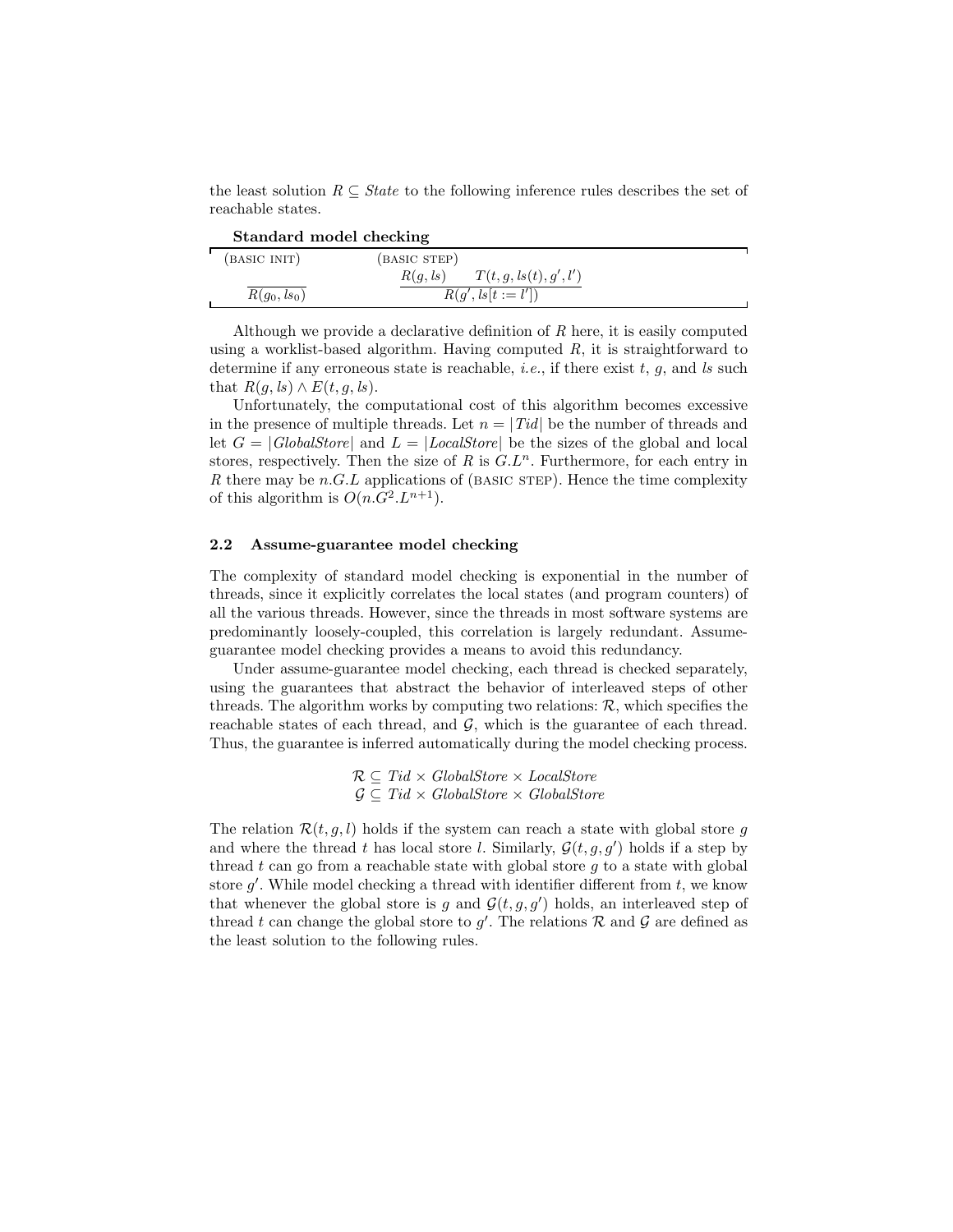| Assume-guarantee model checking |  |
|---------------------------------|--|
|                                 |  |

| (AGINT)                      | (AG ENV) |                                                           | (AG <sub>STEP</sub> ) |                                                  |  |
|------------------------------|----------|-----------------------------------------------------------|-----------------------|--------------------------------------------------|--|
|                              |          | $\mathcal{R}(t, g, l)$ $\mathcal{G}(e, g, g')$ $t \neq e$ |                       | $\mathcal{R}(t, g, l)$ $T(t, g, l, g', l')$      |  |
| $\mathcal{R}(t, g_0, ls(t))$ |          | $\mathcal{R}(t,g',l)$                                     |                       | $\mathcal{R}(t, g', l')$ $\mathcal{G}(t, g, g')$ |  |

The set of reachable states determined using assume guarantee reasoning is a conservative approximation of the set of actual reachable states, as illustrated by the following lemma.

**Lemma 1.** For all global stores g and local store maps ls, if  $R(q, ls)$  then for all thread identifiers t,  $\mathcal{R}(t, g, ls(t))$ .

In particular, if software error causes an erroneous state to be reachable, *i.e.*,

 $\exists t, q, ls. (R(q, ls) \wedge E(t, g, ls(t)))$ ,

then the assume guarantee algorithm will catch that error, *i.e.* 

 $\exists t, g, l. \left(\mathcal{R}(t, g, l) \wedge E(t, g, l)\right)$ .

Assume guarantee model checking can be performed using a worklist-based algorithm, whose complexity is much less than that of standard model checking. There may be  $n^2 \cdot G^2 \cdot L$  applications of (AG ENV) and  $n \cdot G^2 \cdot L^2$  applications of (AG STEP). Hence the time complexity of this algorithm is  $O(n \cdot G^2 \cdot L \cdot (n+L)).$ 

## 3 Concurrent pushdown systems

The assume-guarantee approach described so far works well for checking multithreaded finite state software systems. However, its applicability to realistic systems is somewhat limited, because such systems are typically constructed using procedures and procedure calls, and hence rely on the presence of an unbounded stack for each thread. In this section, we extend our assume-guarantee approach to handle such systems.

We assume that, in addition to a local store, each thread now also has its own private stack, which is sequence of frames. We leave the exact structure of each frame unspecified, but it might contain, for example, the return address for a procedure call. A state of the concurrent pushdown system consists of a global store, a collection of local stores, one for each thread, and a collection of stacks, one for each thread.

| Jomains |
|---------|
|         |
|         |

| $f \in Frame$                                                                                         |
|-------------------------------------------------------------------------------------------------------|
| $s \in Stack = Frame^*$                                                                               |
| $ss \in Stacks = Tid \rightarrow Stack$                                                               |
| $\Sigma \in \textit{State} = \textit{GlobalStore} \times \textit{LocalStores} \times \textit{Stacks}$ |

We model the behavior of the individual threads using three relations:

 $T \subseteq Tid \times (GlobalStore \times LocalStore) \times (GlobalStore \times LocalStore)$  $T^+ \subseteq Tid \times (GlobalStore \times LocalStore) \times (LocalStore \times Frame)$  $T^{-} \subseteq Tid \times (GlobalStore \times LocalStore \times Frame) \times LocalStore$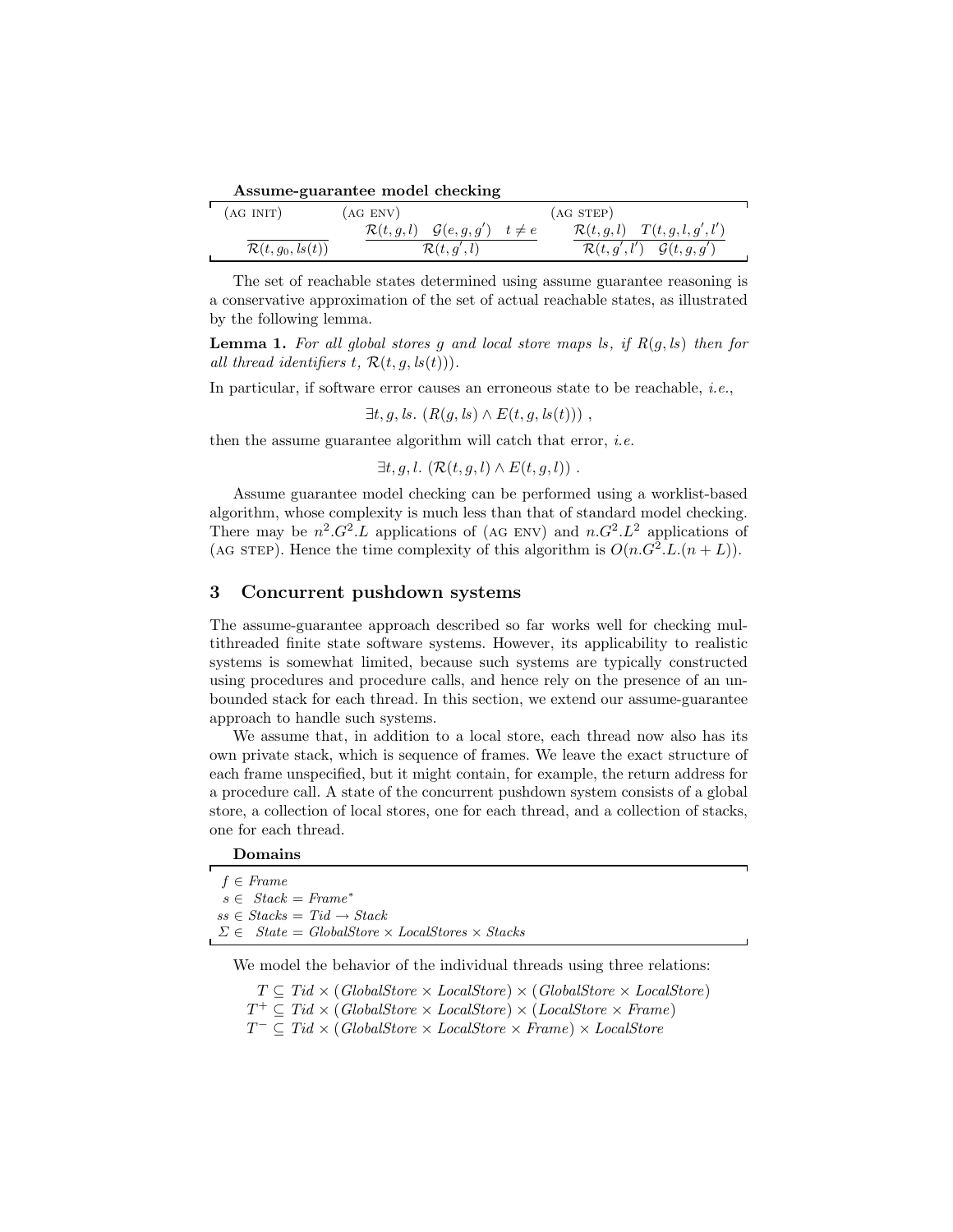The relation T models thread steps that do not manipulate the stack. The relation  $T(t, g, l, g', l')$  holds if the thread t can take a step from a state with global and local stores  $g$  and  $l$ , respectively, yielding (possibly modified) stores  $g'$  and  $l'$ , and where the stack is not accessed or updated during this step. The relation  $T^+(t, g, l, l', f)$  models steps of thread t that push a frame onto the stack. The global and local stores are initially  $g$  and  $l$ , the global store is unmodified during this step, the local store is updated to  $l'$ , and the frame  $f$  is pushed onto the stack. Similarly, the relation  $T^-(t, g, l, f, l')$  models steps of thread t that pop a frame from the stack. The global and local stores are initially  $g$  and  $l$  and the frame  $f$  is initially on top of the stack. After the step, the global store is unmodified, the local store is updated to  $l'$ , and the frame  $f$  has been popped from the stack.

We assume that all stacks are empty in the initial state, and let  $ss_0$  map each thread identifier to the empty stack. The set of reachable states is then defined by the least relation  $R \subseteq State$  satisfying the following rules.

Basic PDA model checking

|                                                             | (BASIC PDA INIT) (BASIC PDA STEP)                      |
|-------------------------------------------------------------|--------------------------------------------------------|
|                                                             | $R(g, ls, ss)$ $T(t, g, ls(t), g', l')$                |
| $R(q_0, ls_0, ss_0)$                                        | $R(q',  s[t := l'], ss)$                               |
|                                                             |                                                        |
| (BASIC PDA PUSH)                                            | (BASIC PDA POP)                                        |
| $R(g, ls, ss)$ $T^+(t, g, ls(t), l', f)$                    | $R(g, ls, ss)$ $ss(t) = s.f$ $T^-(t, g, ls(t), f, l')$ |
| $R(g', \text{ls}[t := l'], \text{ss}[t := \text{ss}(t).f])$ | $R(q, ls[t := l'], ss[t := s])$                        |

Since the stack sizes are unbounded, the set of reachable states may also be unbounded. Consequently, any algorithm to compute  $R$  may diverge. In fact, the model checking problem for concurrent pushdown systems is undecidable, a result that can be proved by reduction from the undecidable problem of determining if the intersection of two context-free languages is empty [Ram00].

#### 3.1 Assume-guarantee model checking

Although sound and complete model checking of concurrent pushdown systems is undecidable, assume-guarantee reasoning allows us to model check such systems an a conservative yet useful manner. Again, we model check each thread separately, using the guarantees to reason about the effect of interleaved steps of other threads. The algorithm works by computing the guarantee relation  $\mathcal G$ and the reachability relations  $P$  and  $Q$ .

- $G \subseteq Tid \times GlobalStore \times GlobalStore$
- $P \subseteq Tid \times GlobalStore \times LocalStore \times GlobalStore \times LocalStore$
- $\mathcal{Q} \subseteq Tid \times GlobalStore \times LocalStore \times Frame \times GlobalStore \times LocalStore$

The guarantee  $\mathcal{G}(t, g, g')$  holds if a step by thread t can go from a reachable states with global store  $g$  to a state with global store  $g'$ . The reachability relation  $\mathcal{P}(t, g, l, g', l')$  holds if (1) the system can reach a state with global store g and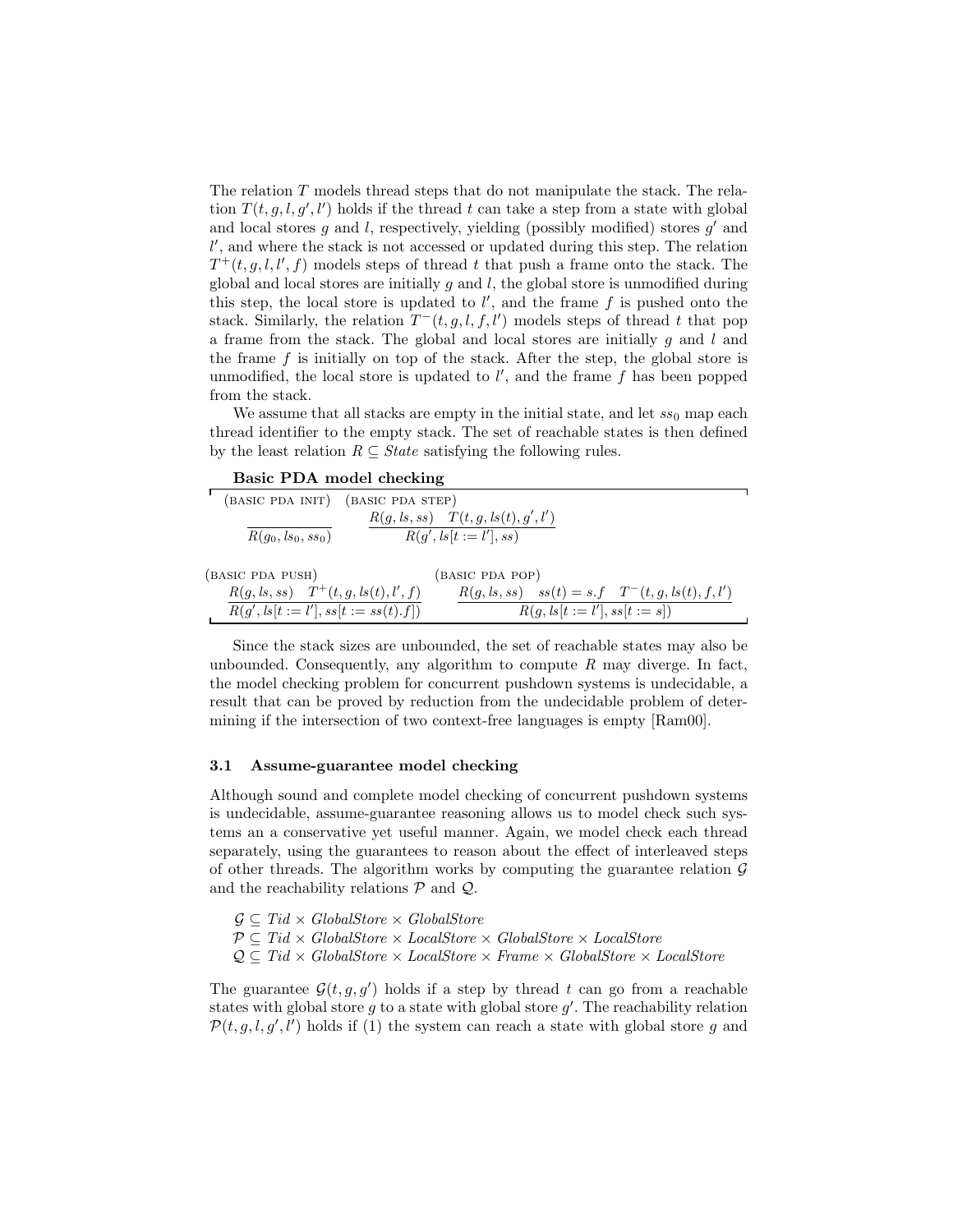where thread  $t$  has local store  $l$ , and  $(2)$  from any such state, the system can later reach a state with global store  $g'$  and where thread t has local store  $l'$ , and where the stack is identical to that in the first state. Similarly, the reachability relation  $\mathcal{Q}(t, g, l, f, g', l')$  holds if (1) the system can reach a state with global store  $g$  and where thread  $t$  has local store  $l$ , and  $(2)$  from any such state, the system can later reach a state with global store  $g'$  and where thread t has local store  $l'$ , and where the stack is identical to that in the first state except that the frame f has been added to it. These relations are defined as the least solution to the following rules.

Assume-guarantee PDA model checking

| (AG PDA INIT)                                                                                                                      |                                                                                                                                       |
|------------------------------------------------------------------------------------------------------------------------------------|---------------------------------------------------------------------------------------------------------------------------------------|
| $\mathcal{P}(t, g_0, ls_0(t), g_0, ls_0(t))$                                                                                       |                                                                                                                                       |
| (AG PDA ENV1)                                                                                                                      | (AG PDA ENV2)                                                                                                                         |
| $\mathcal{P}(t, q_1, l_1, q_2, l_2)$ $\mathcal{G}(e, q_2, q_3)$ $e \neq t$<br>$\mathcal{P}(t, g_1, l_1, g_3, l_2)$                 | $Q(t, q_1, l_1, f, q_2, l_2)$ $Q(e, q_2, q_3)$ $e \neq t$<br>$Q(t, q_1, l_1, f, q_3, l_2)$                                            |
| (AG PDA STEP1)                                                                                                                     | (AG PDA PUSH)                                                                                                                         |
| $\mathcal{P}(t, g_1, l_1, g_2, l_2)$ $T(t, g_2, l_2, g_3, l_3)$<br>$\mathcal{P}(t, q_1, l_1, q_3, l_3)$ $\mathcal{G}(t, q_2, q_3)$ | $\mathcal{P}(t, g_1, l_1, g_2, l_2)$ $T^+(t, g_2, l_2, l_3, f)$<br>$Q(t, g_1, l_1, f, g_2, l_3)$ $\mathcal{P}(t, g_2, l_3, g_2, l_3)$ |
| (AG PDA STEP2)                                                                                                                     | (AG PDA POP)                                                                                                                          |
| $Q(t, g_1, l_1, f, g_2, l_2)$ $\mathcal{P}(t, g_2, l_2, g_3, l_3)$                                                                 | $Q(t, g_1, l_1, f, g_2, l_2)$ $T^-(t, g_2, l_2, f, l_3)$                                                                              |
| $Q(t, g_1, l_1, f, g_3, l_3)$                                                                                                      | $\mathcal{P}(t, q_1, l_1, q_2, l_3)$                                                                                                  |

The set of reachable states determined using assume guarantee reasoning is a conservative approximation of the set of actual reachable states, as illustrated by the following lemma.

Lemma 2. For all global stores g and local store maps is and stack maps ss, if  $R(g, ls, ss)$  then for all thread identifiers t, there exists some  $g', l'$  such that  $\mathcal{P}(t, g', l', g, ls(t)).$ 

Again, if a software error causes an erroneous state to be reachable, i.e.,

$$
\exists t, g, ls. (R(g, ls, ss) \land E(t, g, ls(t)))
$$

then the assume guarantee algorithm will catch that error, *i.e.* 

$$
\exists t, g, l, g', l'. \; (\mathcal{P}(t, g', l', g, l) \wedge E(t, g, l)) \; .
$$

The complexity of this algorithm is  $O(n \cdot G^3 \cdot L^3 \cdot F)$ , where  $F = |Frame|$ , since each inference rule can be applied at most this many times.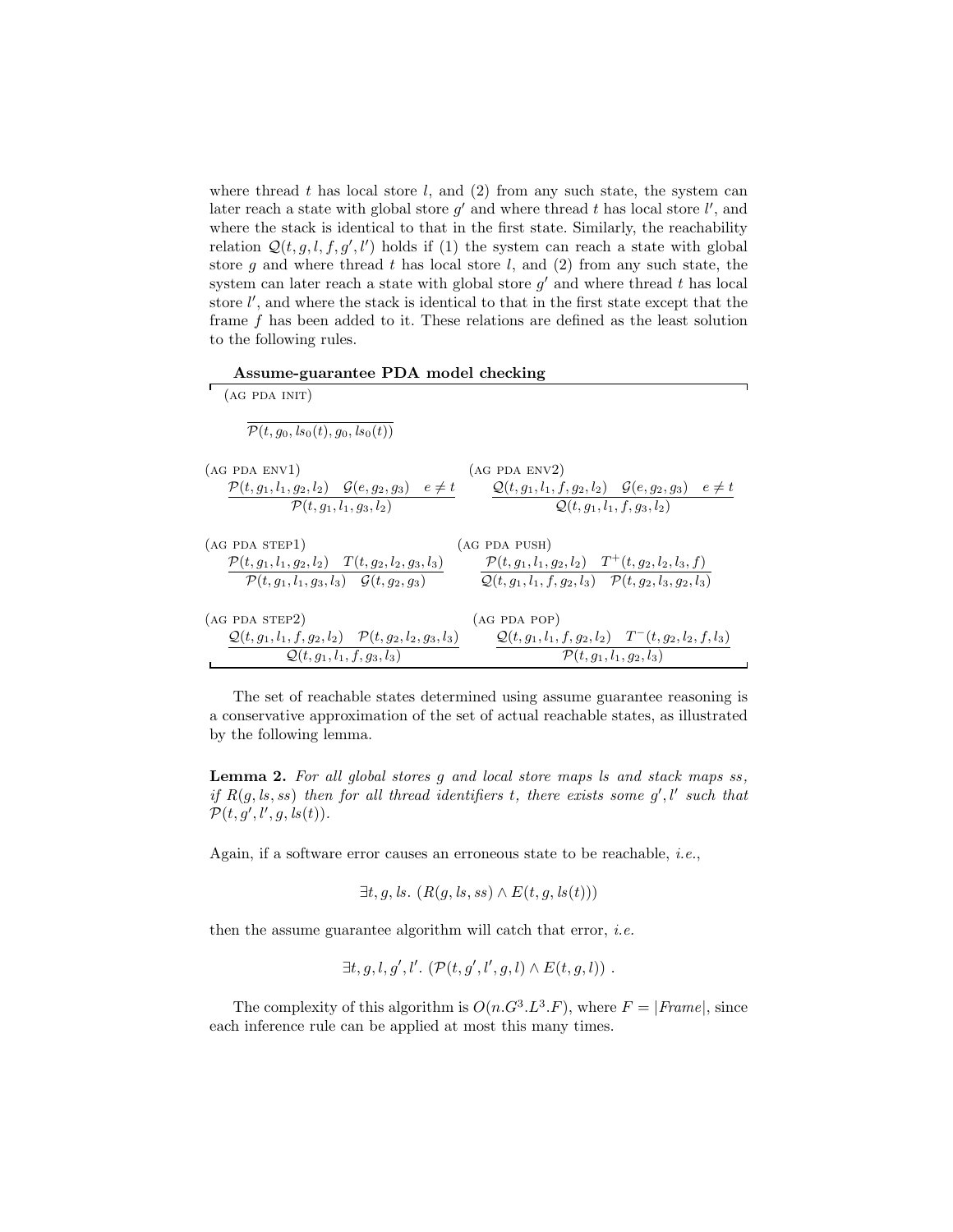### 4 Discussion

We have presented a new technique called assume-guarantee model checking for verifying multithreaded software systems. Although incomplete for general systems, this technique is particularly effective for loosely-coupled multithreaded software where the the various threads synchronize using primitives such as mutexes, readers-writer locks, etc. If the synchronization primitives are modeled with appropriate auxiliary information, these systems can be verified one thread at a time.

Realistic software systems often have dynamic thread creation that may lead to unbounded number of threads. This aspect of multithreaded software is currently not handled by our algorithm. However, the set of thread identifers, even if infinite, is a scalarset type [ID96]. Consequently, these systems are amenable to symmetry reduction which we plan to exploit in future work.

The assume-guarantee model checking algorithm constructs a particular abstraction of multithreaded software using environment assumptions. However, the abstraction might be too coarse to verify the relevant correctness property. If the algorithm reports an error, we would like an efficient procedure to check whether the violation is real or introduced due to the abstraction process. In the second case, we would like to automatically refine the environment assumptions by possibly explicating some aspect of the program counters of the other threads in the environment. After the refinement, the model checking algorithm can be repeated. Thus, the assume-guarantee model checking algorithm may be converted to a semi-algorithm that is sound and also complete on termination.

# References

- [BET03] A. Bouajjani, J. Esparza, and T. Touili. A generic approach to the static analysis of concurrent programs with procedures. In POPL 03: Principles of Programming Languages, 2003. to appear.
- [CE81] E.M. Clarke and E.A. Emerson. Design and synthesis of synchronization skeletons using branching-time temporal logic. In Workshop on Logic of Programs, Lecture Notes in Computer Science 131, pages 52–71. Springer-Verlag, 1981.
- [CGP03] J.M. Cobleigh, D. Giannakopoulou, and C.S. Păsăreanu. Learning assumptions for compositional verification. In TACAS 03: Tools and Algorithms for the Construction and Analysis of Systems, 2003. to appear.
- [FFQ02] C. Flanagan, S.N. Freund, and S. Qadeer. Thread-modular verification for shared-memory programs. In ESOP 02: European Symposium on Programming, Lecture Notes in Computer Science 2305, pages 262–277, 2002.
- [FQS02] C. Flanagan, S. Qadeer, and S. Seshia. A modular checker for multithreaded programs. In CAV 02: Computer Aided Verification, Lecture Notes in Computer Science 2404, pages 180–194, 2002.
- [HU79] J.E. Hopcroft and J.D. Ullman. Introduction to Automata Theory, Languages, and Computation. Addison-Wesley Publishing Company, 1979.
- [ID96] C.N. Ip and D.L. Dill. Better verification through symmetry. Formal Methods in System Design, 9(1–2):41–75, 1996.